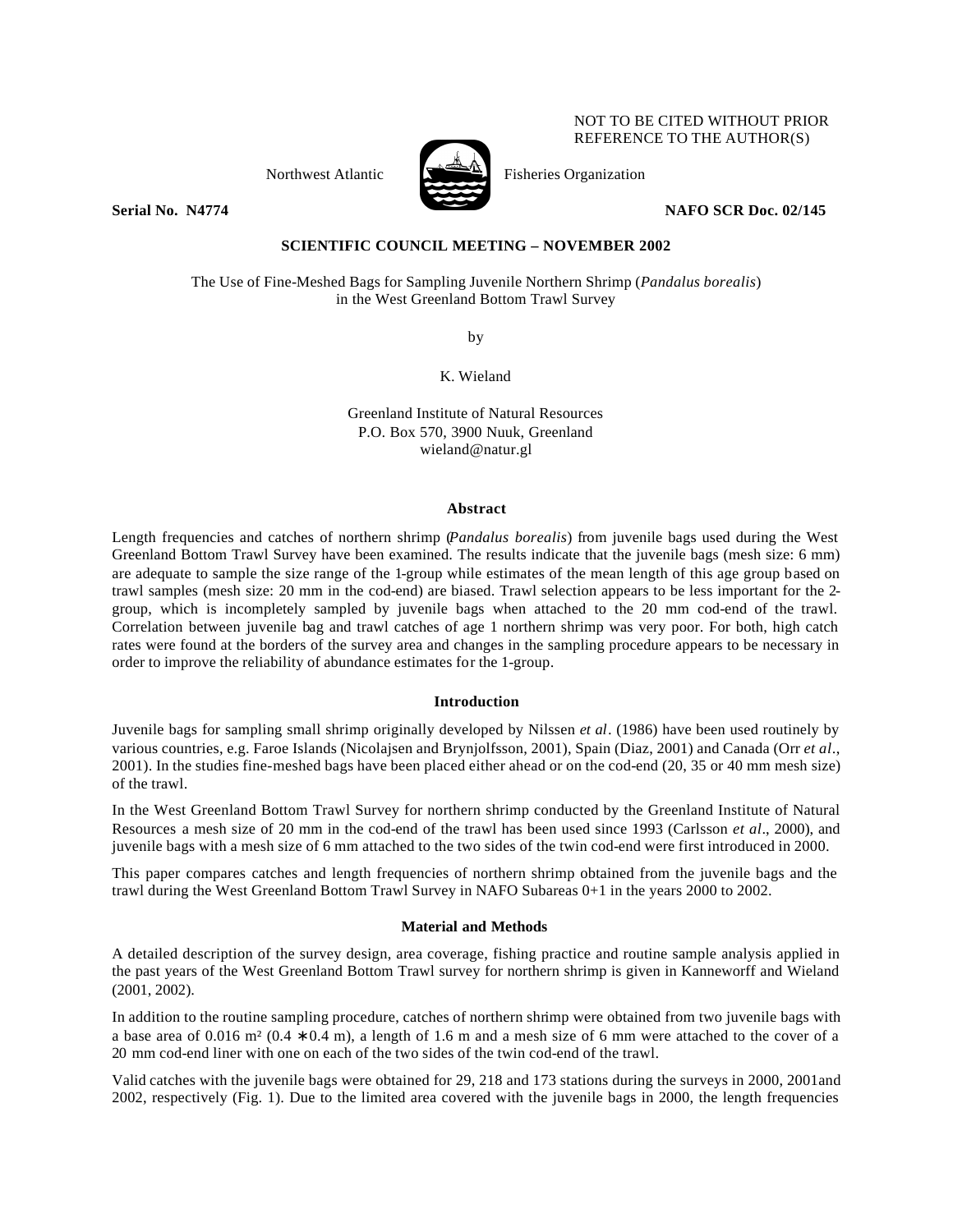were compared with those from corresponding trawl samples using average numbers per hour of trawling. For the 2001 and the 2002 survey, swept area estimates of abundance by length group in the entire survey area from the juvenile bag catches following the same procedure applied routinely to the trawl samples. The first age group was decomposed from the length distributions using Bhattacharya's method (Bhattacharya, 1967) and it's mean length and total abundance was estimated with the FiSAT software (Gayanilo *et al*., 1996).

### **Results and Discussion**

Length distributions of northern shrimp comparing juvenile bag and trawl samples are shown in Fig. 2. The length distributions indicated that the lower size range of northern shrimp is not well covered by trawl samples. The mean lengths at age 1 estimated for the trawl samples were about  $0.4 - 0.5$  mm above the values obtained for the juvenile bags. The length frequencies demonstrate further that the juvenile bags when attached to 20 mm meshes of the codend liner do not sample the second age group representatively because shrimp of this size are mainly retained in the latter.

The juvenile bag and trawl catches of age 1 northern shrimp showed almost no correlation on a linear scale and only a very poor one on a log scale with all nil catches excluded (Fig. 3). Two reasons related to the sampling procedure could have been involved in this: 1) in the case of small trawl catches sorting shrimp from the conveyor belt instead of taken a subsample of about 24 kg (appr. 300- 600 individuals) already on deck may result in a loss of the smallest individuals, and 2) in the case of large trawl catches the meshes of the cod-end liner may be blocked preventing passage into the juvenile bags. For a couple of stations the ratio of juvenile bag and trawl catch of age 1 northern shrimp exceeded considerable it's average when the total trawl catch of northern shrimp was low (Fig. 4). This indicates that the first effect may be relevant in addition to trawl selection while the other appeared to be less important (Fig 4). Moreover, the mean ratio of all positive juvenile bag to trawl catches of the 1-group amounted to 0.08 which appears relative high considering the small base area of the juvenile bags compared to the trawl opening.

Swept area estimates of survey abundance of age 1 northern shrimp were  $10.2 * 10<sup>6</sup>$  for the juvenile bag and  $0.8 * 10<sup>9</sup>$  for the trawl samples in 2001 and  $8.4 * 10<sup>6</sup>$  for the juvenile bag and  $3.3 * 10<sup>9</sup>$  for the trawl samples in 2002 (based on the age separation shown in Fig. 2a,b). It is noteworthy that the abundance index based on the trawl samples for 2002 is more than 3 times higher than that for 2001 while the juvenile bag index does not indicate such a change.

Both, juvenile bag and trawl catches in 2001 and 2002 indicated that age 1 northern shrimp was abundant only in some parts of the survey area, i.e. the Disko Bay, south from Disko Island and between the fishing banks and the coast off West Greenland, and especially in 2002 relative high catch rates were observed at the coastal limit of the survey area between 62 and 65°N (Figs. 5a,b).

#### **Conclusions**

The use of juvenile bags is essential to obtain reliable estimates of the mean length of age 1 northern shrimp, which is needed, e.g. for calculating growth. The juvenile bag data may further be used to study trawl selection in order to correct the length distribution from the trawl samples, which could improve estimates of mean length and abundance of the 2-group.

Age 1 northern shrimp is regularly detected in the trawl samples, in particular in years of high abundance, e.g. in 2000 (Kanneworff and Wieland, 2001). However, year class strength at this age might be estimated more accurately using juvenile bags, but in this case the size and the placement of the juvenile bags should be reconsidered in order to increase their catchability and to obtain larger and, presumably, less variable samples. A revision of the allocation of stations and the survey stratification appears further to be necessary in order to improve the area coverage and the reliability of the abundance estimate for this age group.

#### **Acknowledgements**

The initiative of Dan M. Carlsson (previously Greenland Institute of Natural Resources) to include sampling with juvenile bags as a routine part of the West Greenland Bottom Trawl Survey is gratefully acknowledged.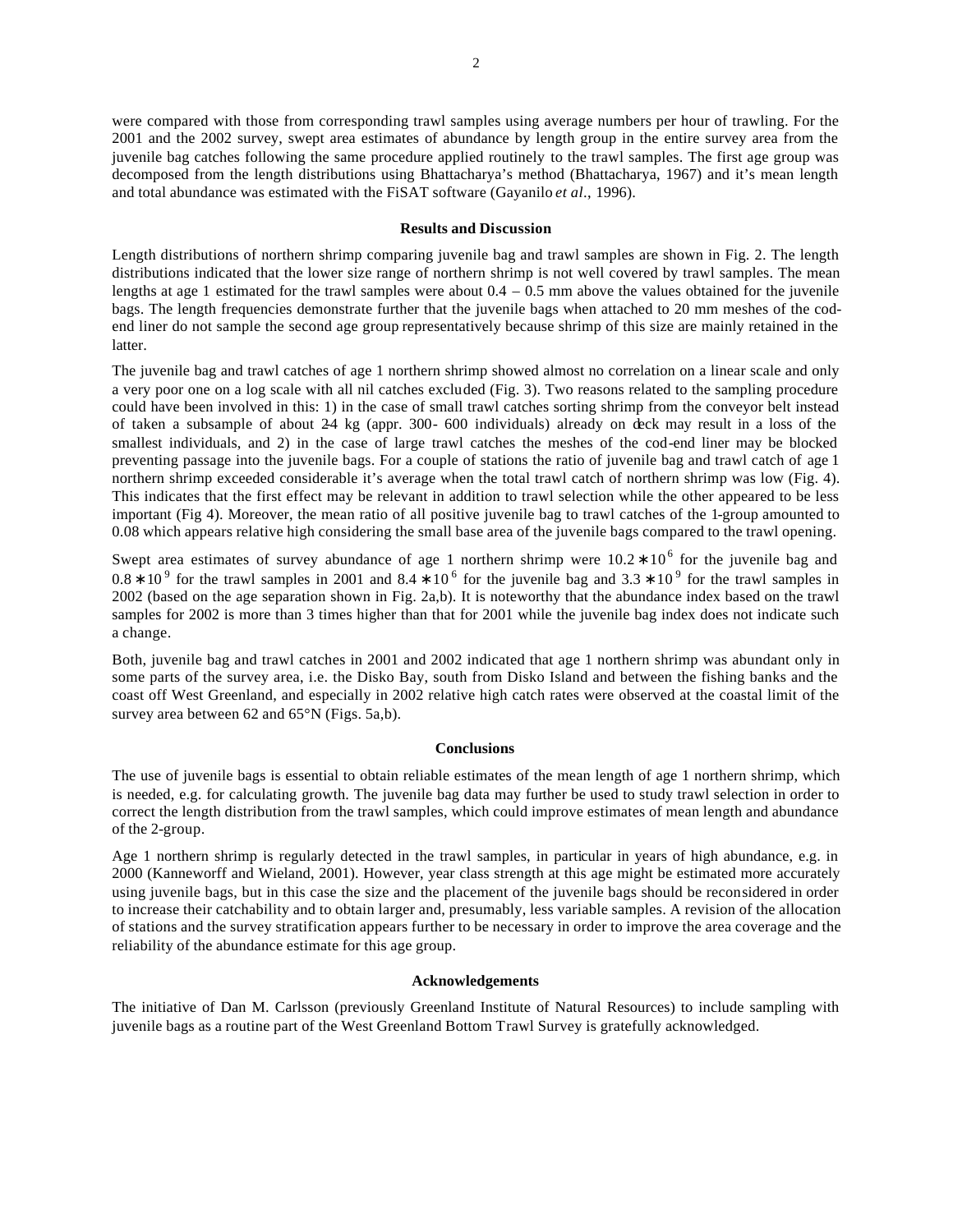#### **References**

- Bhattacharya, C.G. 1967. A simple method of resolution of a distribution into Gaussian components. Biometrics 23: 115-135.
- Carlsson, D, O. Folmer, P. Kanneworff, M. Kingsley, and M. Pennington. 2000. Improving the West Greenland Trawl Survey for Shrimp (*Pandalus borealis*). J. Northw. Atl. Fish. Sci. 27: 151-160.
- Diaz, P. 2001 Northern shrimp (*Pandalus borealis*) on Flemish Cap in July 2001. NAFO SCR Doc., No. 271, Ser. No. N4517, 18 p.
- Gayanilo, F.C., P. Sparre, D. Pauly. 1996. The FAO-ICLARM stock assessment tools (FiSAT) User's manual. FAO Computerized Information Series (Fisheries) No. 8, 126 p.
- Kanneworff, P. and K. Wieland. 2001. Stratified-random trawl survey for northern shrimp (*Pandalus borealis*) in NAFO Subareas 0+1 in 2001. NAFO SCR Doc., No. 175, Ser. No. N4520, 23 p.
- Kanneworff, P. and K. Wieland. 2002. Stratified-random trawl survey for northern shrimp (*Pandalus borealis*) in NAFO Subareas 0+1 in 2002. NAFO SCR Doc., No. 148, Ser. No. N4777, 25 p.
- Nicolajsen, A. and S. Brynjolfsson. 2001. Young northern shrimp (*Pandalus borealis*) index for Flemish Cap (Division 3M), 1998-2001. NAFO SCR Doc., No. 187, Ser. No. N4577, 8 p.
- Nilssen, E.M., R.B. Larssen, and C.C. Hopkins. 1986. Catch and size-selection of *Pandalus borealis* in a bottom trawl and implications for population dynamics analyses. ICES CM 1986/K:4.
- Orr, D.C., D.G. Parsons, P. Veitch, and D. Sullivan. 2001. An update of information pertaining to northern shrimp (*Pandalus borealis*) and groundfish in NAFO Divisions 3LNO. NAFO SCR Doc., No. 186, Ser. No. N4576, 49 p.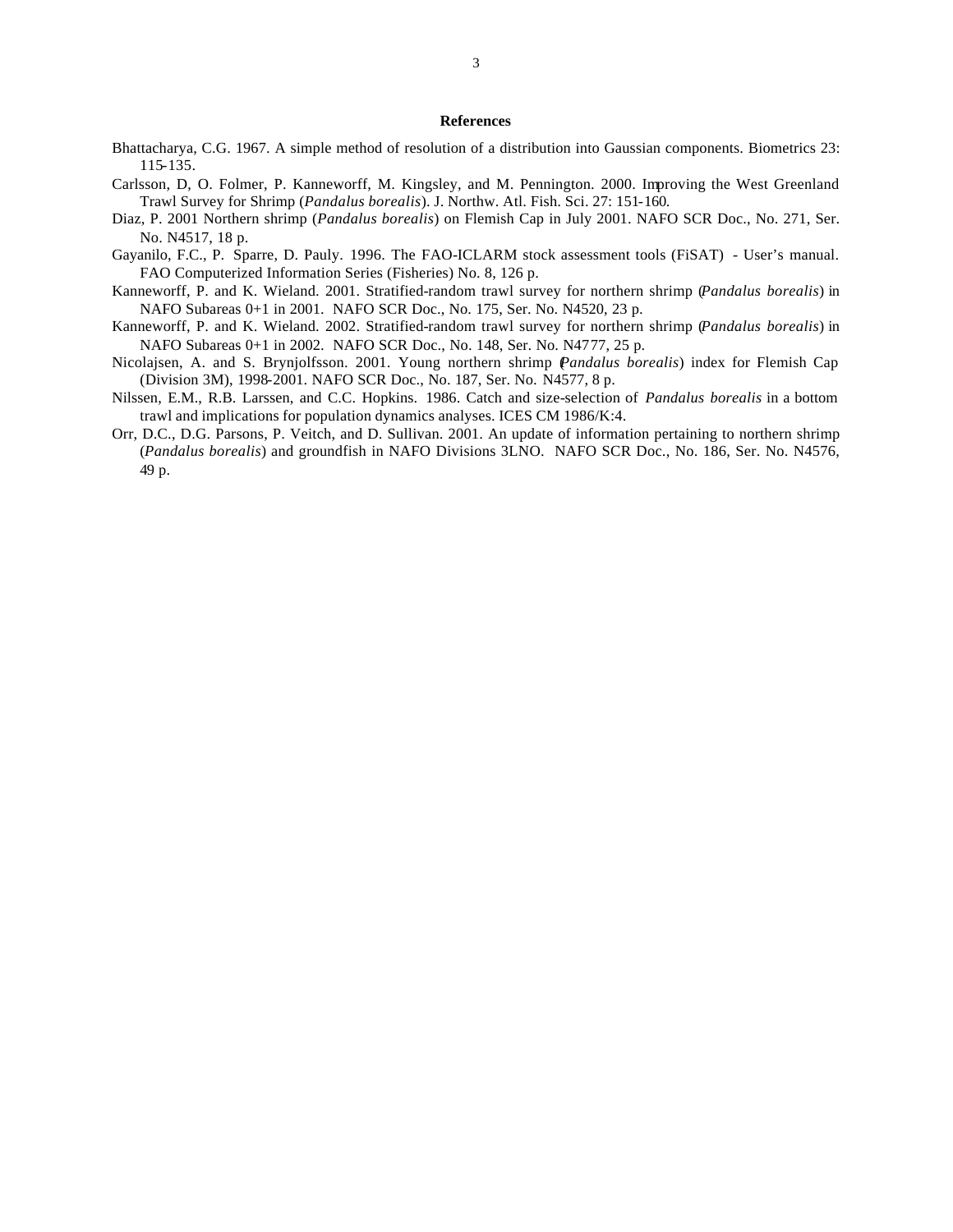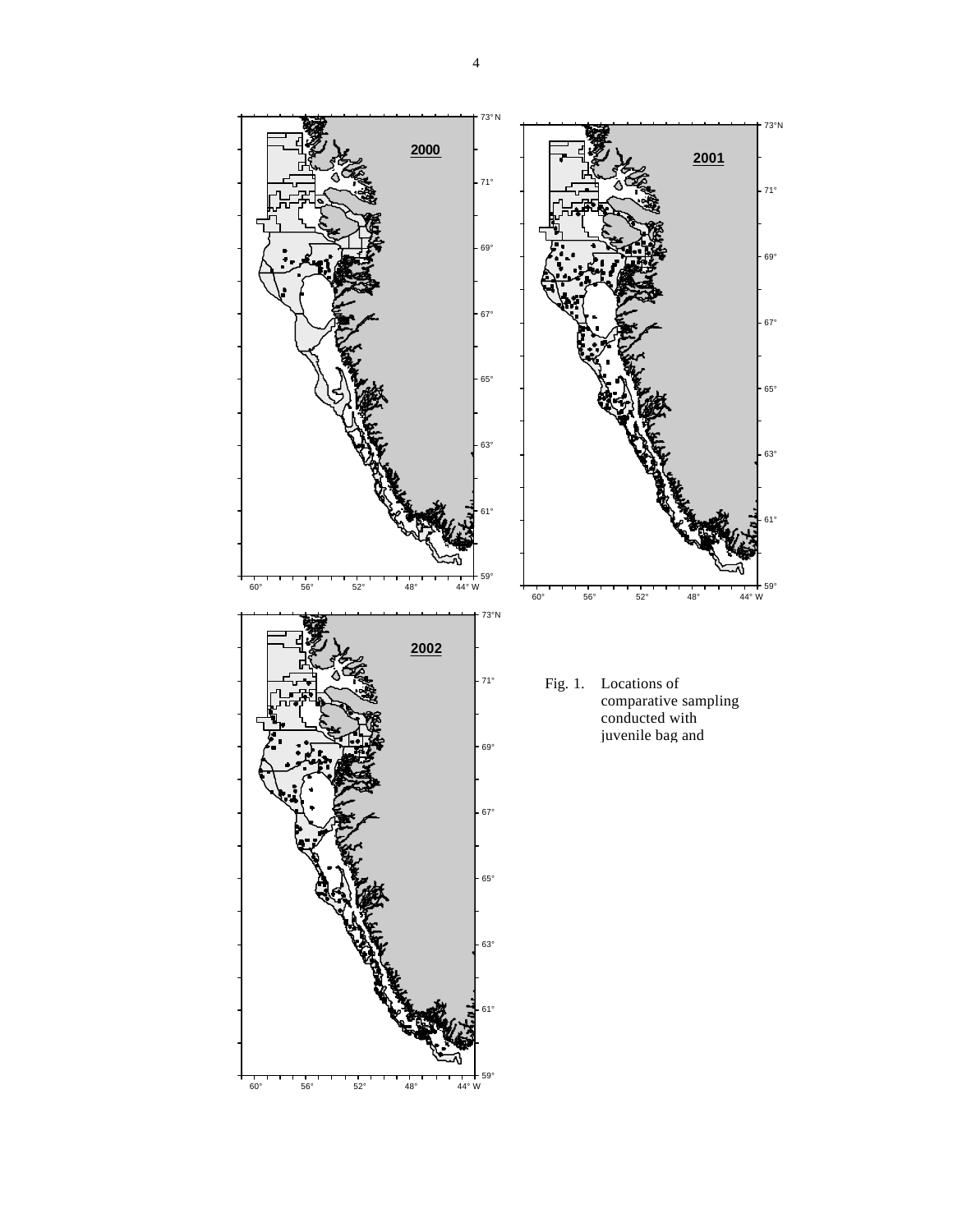

Fig. 2a. Comparison of northern shrimp length frequencies from juvenile bag and trawl catches with fitted normal distributions and mean lengths for age 1 in 2000.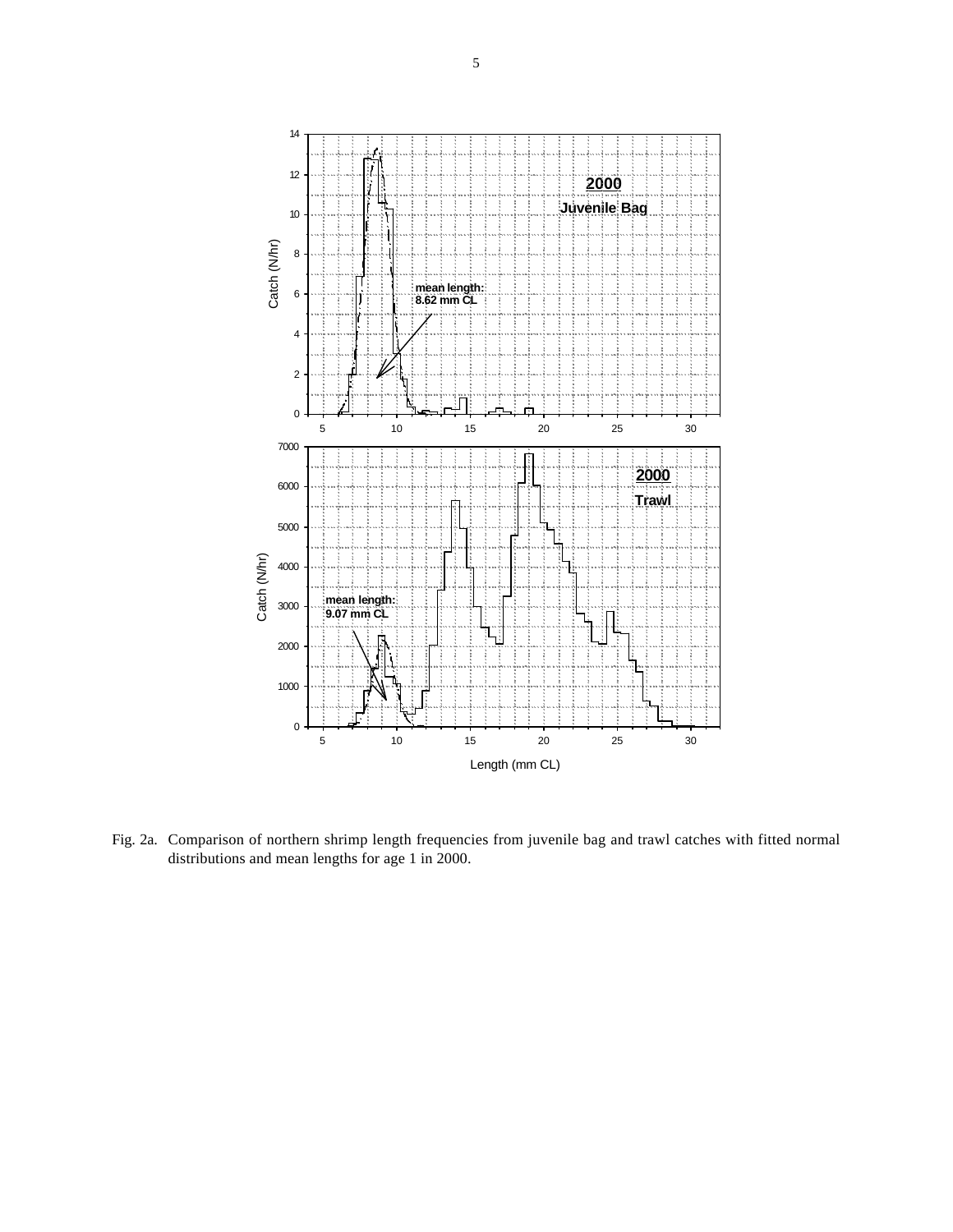

Fig. 2b. Comparison of northern shrimp length frequencies from juvenile bag and trawl catches with fitted normal distributions and mean lengths for age 1 in 2001.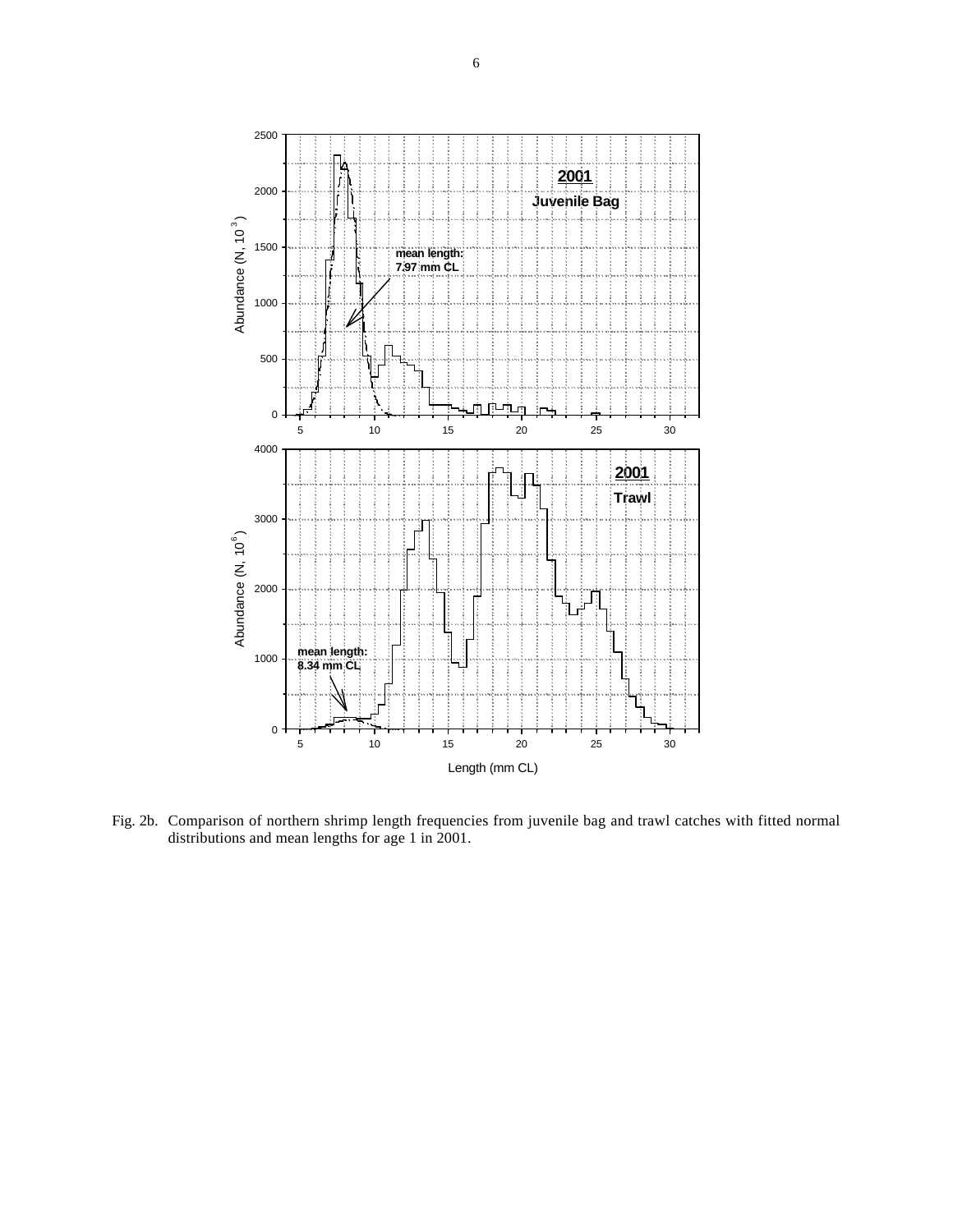

Fig. 2c. Comparison of northern shrimp length frequencies from juvenile bag and trawl catches with fitted normal distributions and mean lengths for age 1 in 2002.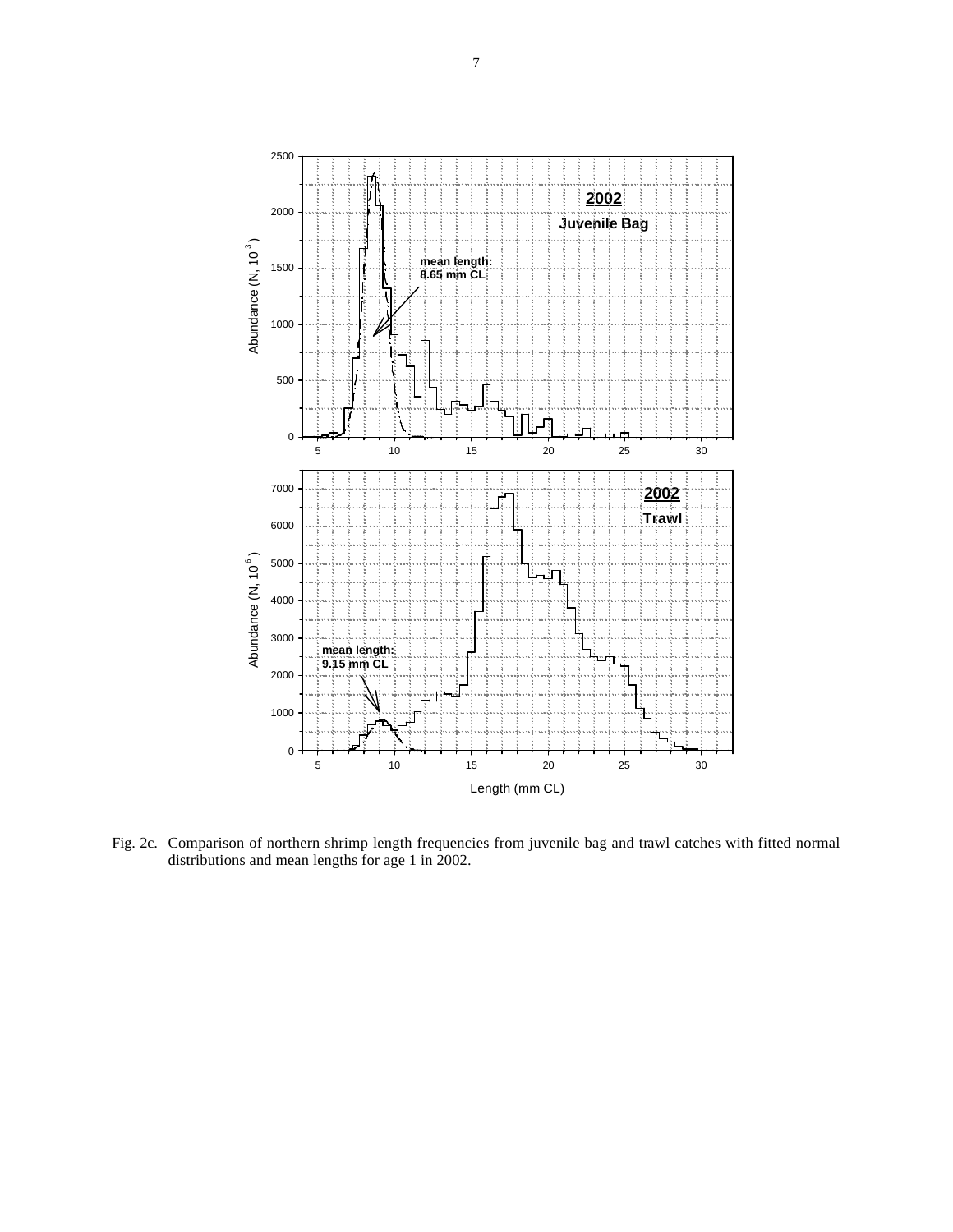

Fig. 3. Comparison of catches (in numbers per hour trawling) of northern shrimp at age 1 obtained with the juvenile bag and retained in the cod-end of the trawl.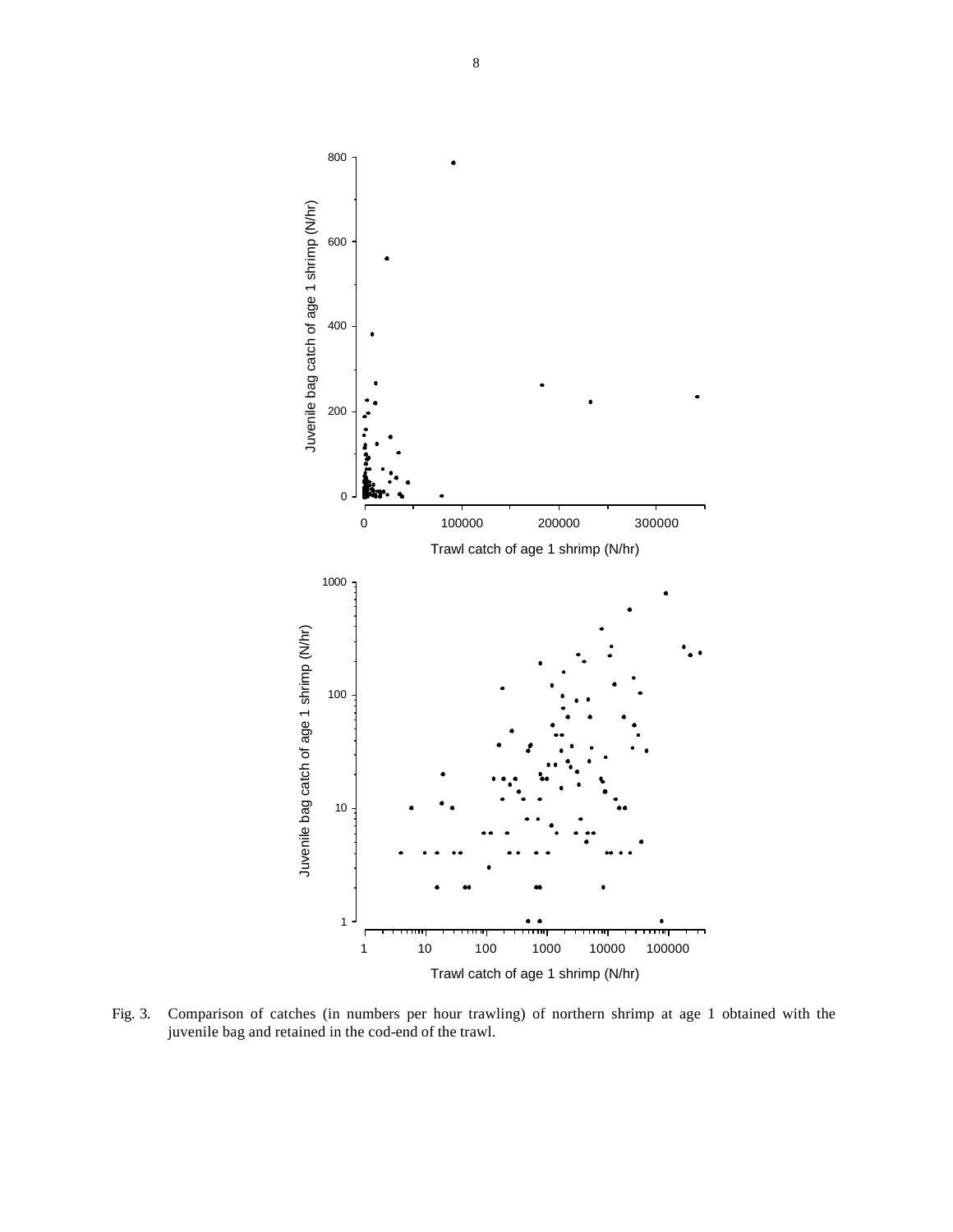

Fig. 4. Effects of total catch of northern shrimp on the efficiency of the juvenile bag for sample the 1-group. Only stations with positive catches for both, the juvenile bag and the trawl, were considered. Dashed line indicates mean ratio of numbers of age 1 northern shrimp retained in the juvenile bag and in the cod-end of the trawl.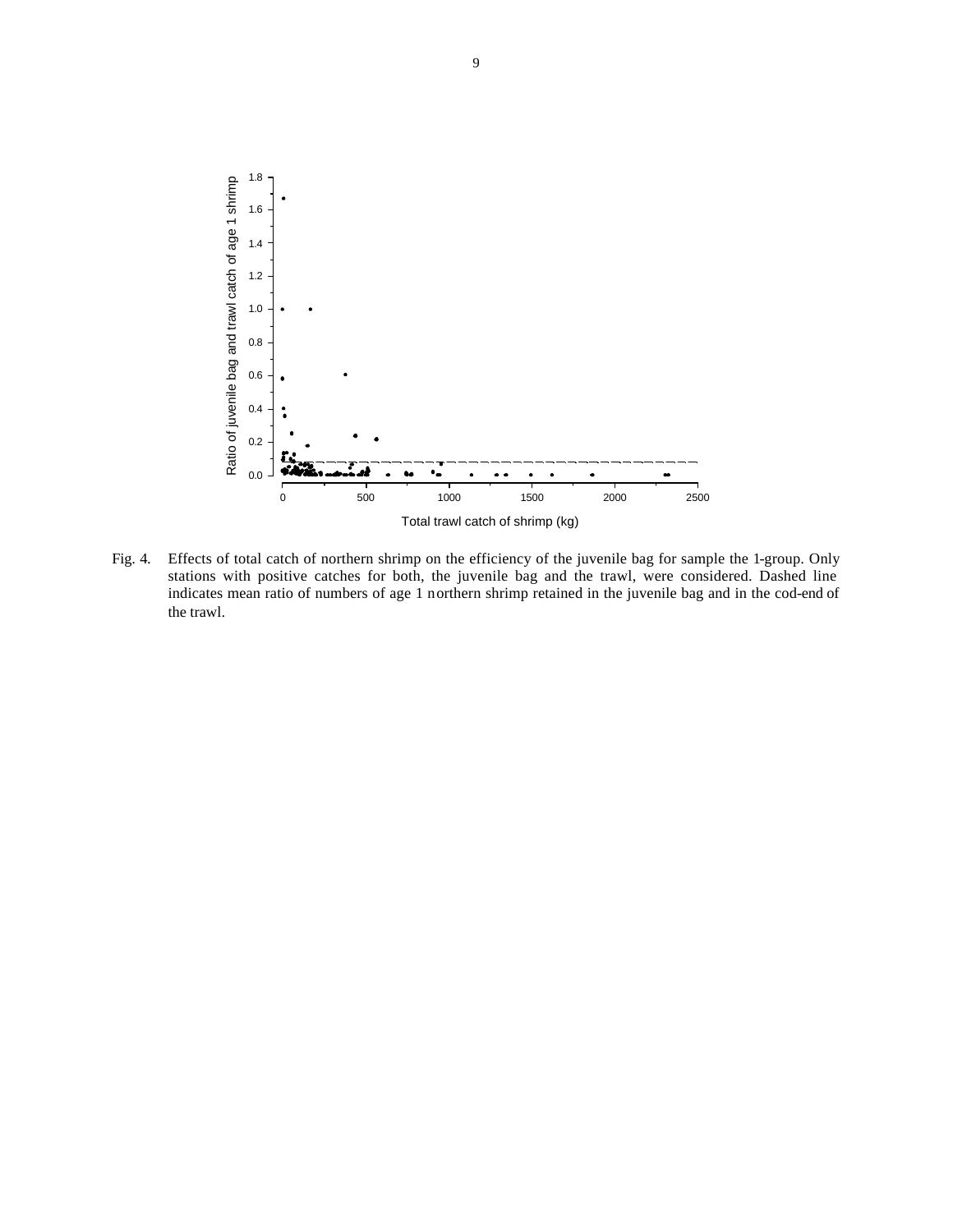

Fig. 5a. Distribution of age 1 northern shrimp in 2001 based on juvenile bag and trawl catches (in numbers per hour trawling).